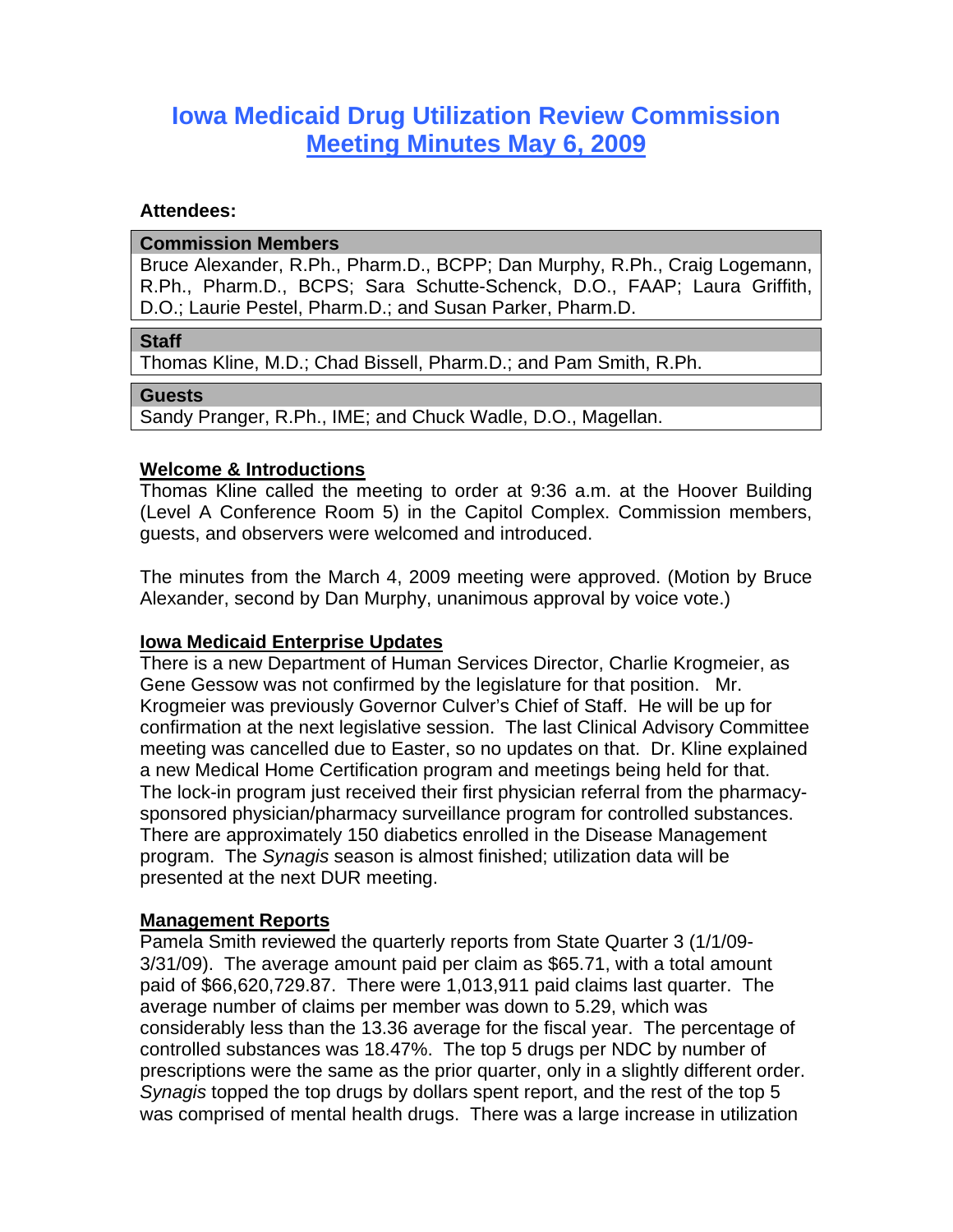of Beta-Lactams/Clavulanate Combinations, and this category moved to second place on the therapeutic class by total prescriptions report. The generic utilization rate is continuing to increase, and was up to 69.29% last quarter.

## **Case Reviews**

Pam Smith presented four intervention case studies. Recommendations by commissioners from these four examples resulted in annualized total savings of \$5,512.22 pre-rebate (state and federal).

# **PA Criteria**

*Modified Formulations:* No feedback was received from the letters that were sent out after the last meeting. The Commission agreed to move forward with the prior authorization criteria as follows:

*Payment for a non-preferred isomer, pro-drug, metabolite, and/or alternative delivery system will only be considered for cases in which there is documentation of a recent trial and therapy failure with the original parent drug product of the same chemical entity, unless evidence is provided that use of the original product would be medically contraindicated.* 

*Prior Authorization is required for the following modified formulations: 1) Invega® 2) Pristiq® 3) Risperdal-M® Tabs 4) Zyprexa Zydis® 5) Abilify Discmelt®* 

The individual drugs will be listed on the PA form, at least for a while, but the form might be condensed and generalized in the future. These criteria will be rereviewed in June to determine if additional drugs need to be added to the form.

*Extended Release Formulations:* The Commission voted to change the prior authorization criteria as follows:

*Payment for a non-preferred extended release formulation will be considered only for cases in which there is documentation of previous trial and therapy failure with the preferred immediate release product of the same chemical entity, unless evidence is provided that use of the immediate release product would be medically contraindicated.* 

*Prior authorization is required for the following extended release formulation(s):* 

*Adoxa, Amrix, Cardura XL, Cipro XR, Coreg CR, Doryx, Flagyl ER, glipizide ER, Glucotrol XL, InnoPran XL, Luvox CR, Prozac Weekly, Requip XL, Seroquel XR, Solodyn ER, Ultram ER.*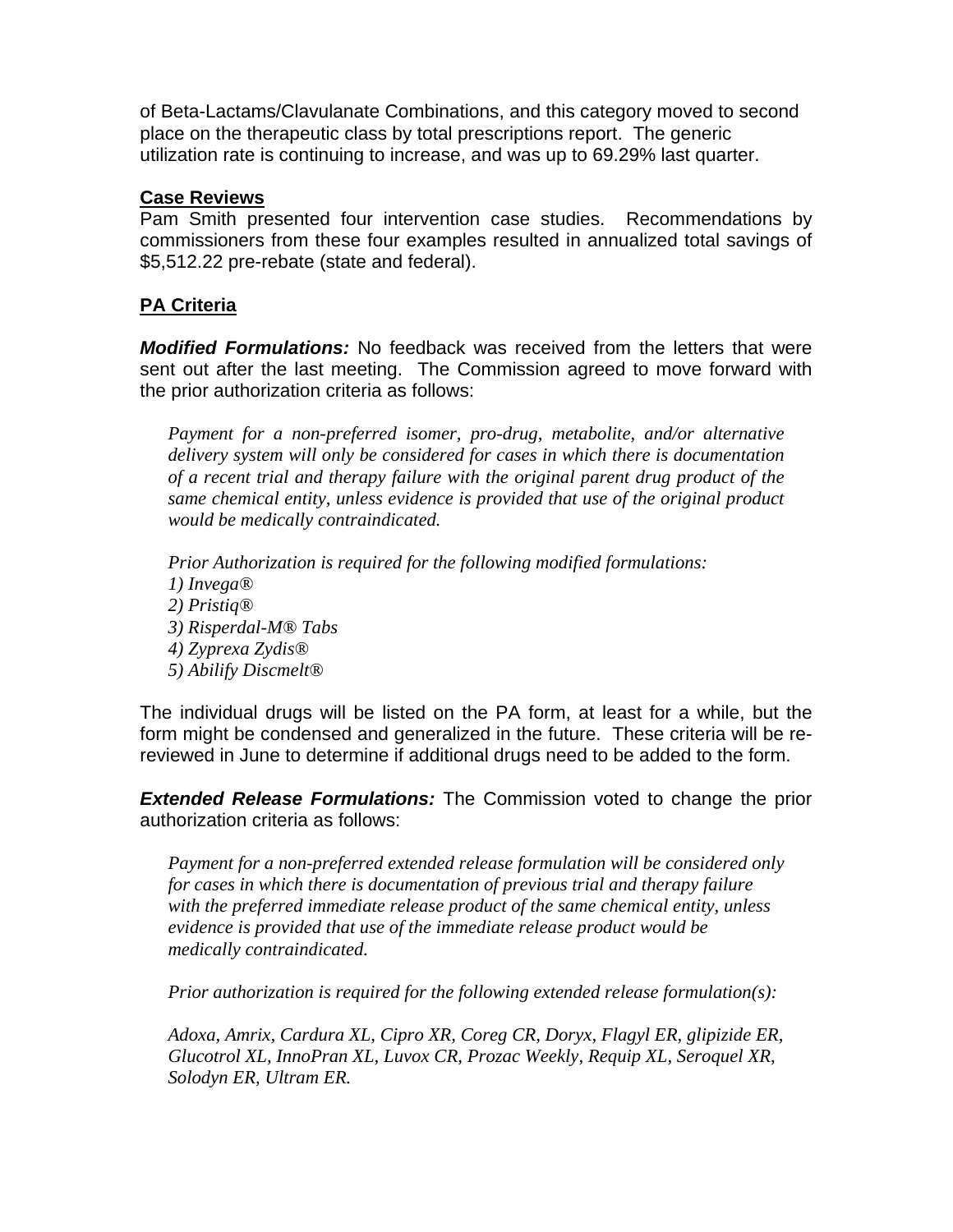A motion was made by Dan Murphy to approve the new proposed criteria, after any extended release product that has a preferred generic is removed from the list and a caveat allowing the Department discretion to add or remove new products and make changes to the drug list is added. Craig Logemann seconded that motion. It passed the roll call vote unanimously. The list of affected drugs will be re-reviewed at the June meeting.

*ADD/ADHD/Narcolepsy Agents:* The Commission voted to change the prior authorization criteria as follows:

*Prior Authorization (PA) is required for ADD/ADHD/Narcolepsy Agents for members 21 years of age or older. PA is also required for all non-preferred agents, regardless of age, the first day of therapy. Payment for a non-preferred agent will be authorized only for cases in which there is documentation of previous trial and therapy failure with a preferred agent, unless evidence is provided that use of these agents would be medically contraindicated. \*If a nonpreferred long-acting medication is requested, a trial of the preferred immediate release and extended release product of the same chemical entity is required, unless evidence is provided that use of these products would be medically contraindicated.* 

A motion was made by Dr. Laura Griffith to approve the proposed criteria, and Dan Murphy seconded that motion. It passed the roll call vote unanimously.

*Nonsteroidal Anti-Inflammatory Drugs:* The Commission voted to change the prior authorization criteria as follows:

*Prior authorization is required for all non-preferred nonsteroidal antiinflammatory drugs and all non-preferred COX-2 inhibitors. Prior authorization is not required for preferred nonsteroidal anti-inflammatory drugs. 1. Requests for a non-preferred nonsteroidal anti-inflammatory drug must document previous trials and therapy failures with at least two preferred nonsteroidal anti-inflammatory drugs.* 

*2. Requests for a non-preferred COX-2 inhibitor must document previous trials and therapy failures with two preferred COX-2 preferentially selective nonsteroidal anti-inflammatory drugs.* 

*\* If a non-preferred long-acting medication is requested, one of the therapeutic trials must include the immediate release form of the requested product, unless evidence is provided that use of the immediate release product would be medically contraindicated.* 

A motion was made by Craig Logemann to approve the proposed criteria, and Dr. Laura Griffith seconded that motion. It passed the roll call vote unanimously.

*Thrombopoeitin Receptor Agonists:* The Commission reviewed the proposed prior authorization criteria as follows:

*Payment for a preferred thrombopoietin receptor agonist will only be considered*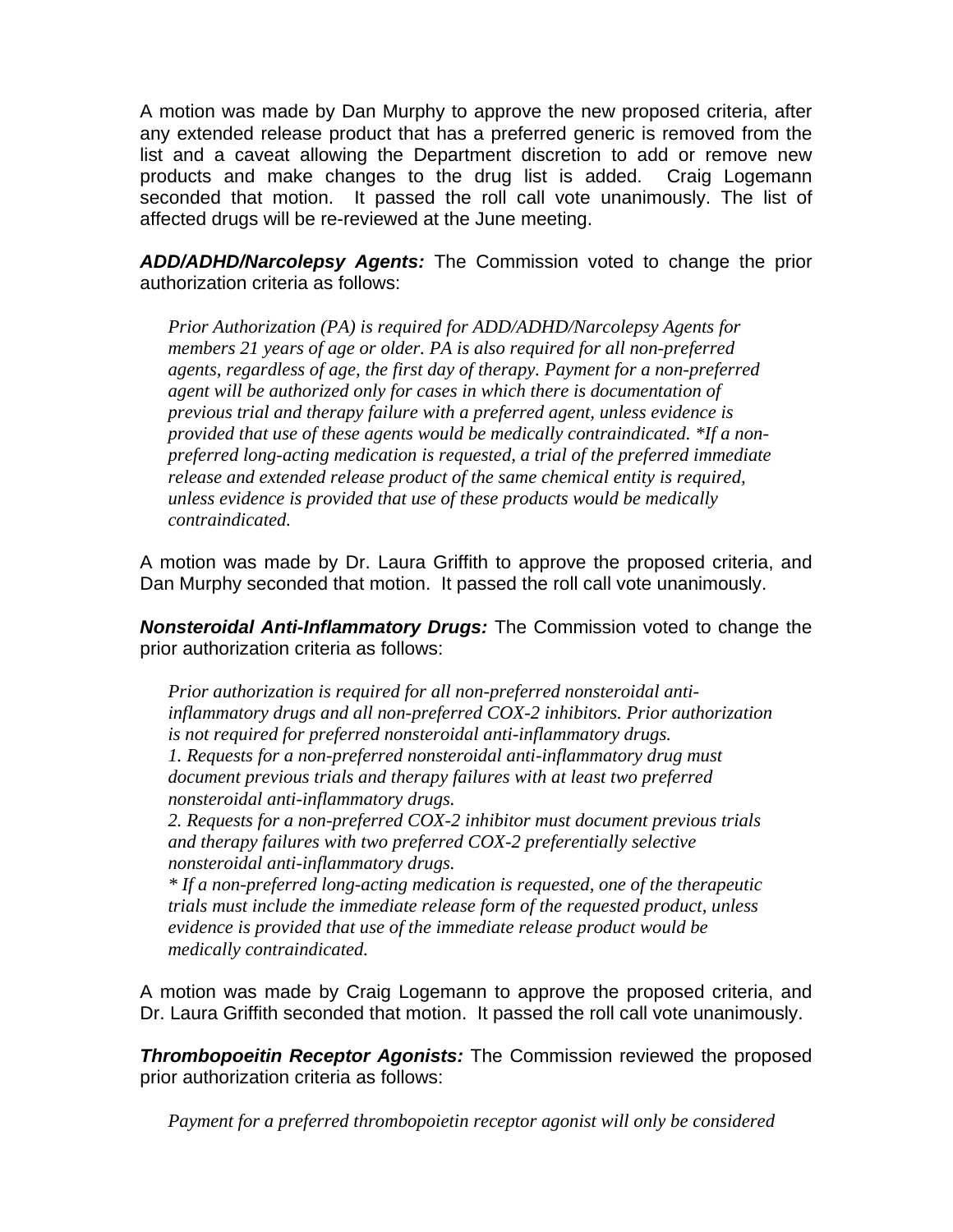*for cases in which there is a diagnosis of chronic immune thrombocytopenic purpura (ITP) in addition to there being documentation of a recent trial and therapy failure with a preferred corticosteroid, a preferred immunoglobulin, and/or the member has undergone a splenectomy. Payment for a non-preferred thrombopoietin receptor agonist will be considered following documentation of a recent trial and therapy failure with a preferred thrombopoietin receptor agonist unless such a trial would be medically contraindicated.* 

The Commission members asked for input from hematologists before proceeding with PA criteria for this new drug class. Craig Logemann suggested keeping the PA wording as close to the package insert as possible. The DUR staff will contact hematologists prior to the June meeting and the criteria will be re-reviewed.

**Polyethylene Glycol 3350:** Effective April 23<sup>rd</sup> CMS changed the DESI status of PEG such that the prescription-only version is no longer payable through Medicaid programs. Only the over-the-counter formulation will be payable by the Iowa Medicaid Enterprise. Notification will be sent out to pharmacies to let them know that as of Friday May 8, 2009, the OTC PEG will be covered without a prior authorization for kids up to 12 years of age. A PA will be required for ages 13- 18. This drug will not be covered for anyone 19 or older. In February, Warren Bishop, M.D., a pediatric GI specialist at the University of Iowa sent an email to DHS expressing concerns over not having palatable effective bowel prep for children undergoing colonoscopy. He stated they have been using PEG without electrolytes and have been having a high degree of success. Children cannot typically drink the *GoLytely* or the equivalents in quantities sufficient to cleanse the bowel because of the salty musty taste and the discipline needed to drink large quantities over a short period of time. Instead, they have been using a gentle and efficient bowel prep of PEG without electrolytes, which is given over 4 days. This has been widely adopted across the nation by pediatric gastroenterologists. This same doctor also published a paper which has now become the standard of practice in most regions. There is a considerable cost difference between *GoLytely* or one of the equivalents and *Miralax*. There is a 45% cost differential when comparing the 255 gram bottle of *GoLytely* to one bottle of *Miralax*. However, the *Miralax* bottle is about twice as large. There will be an OTC MAC rate on OTC *Miralax*, but it will still cost \$11 more. Commission members were provided with utilization data for the last 2 years, and asked if a change needed to be made to the criteria for ages 13 to 18. Dr. Bishop was asked to provide his public comments at this time by the members of the Commission. There was a lengthy discussion debating cost and efficacy, but in the end the Commission members decided to wait 6-9 months to re-evaluate changing the PA criteria and possibly negotiate better pricing. In the meantime, the Commission made a motion to allow payment of OTC *Miralax* for children less than 19 years of age without a preferred drug trial when used as a bowel prep over 4 days (motion by Bruce Alexander, second by Dr. Sara Schutte-Schenck.) The motion carried by unanimous role call vote by those present. At the June meeting, an update will be provided as to how this can be done through the pharmacy POS system.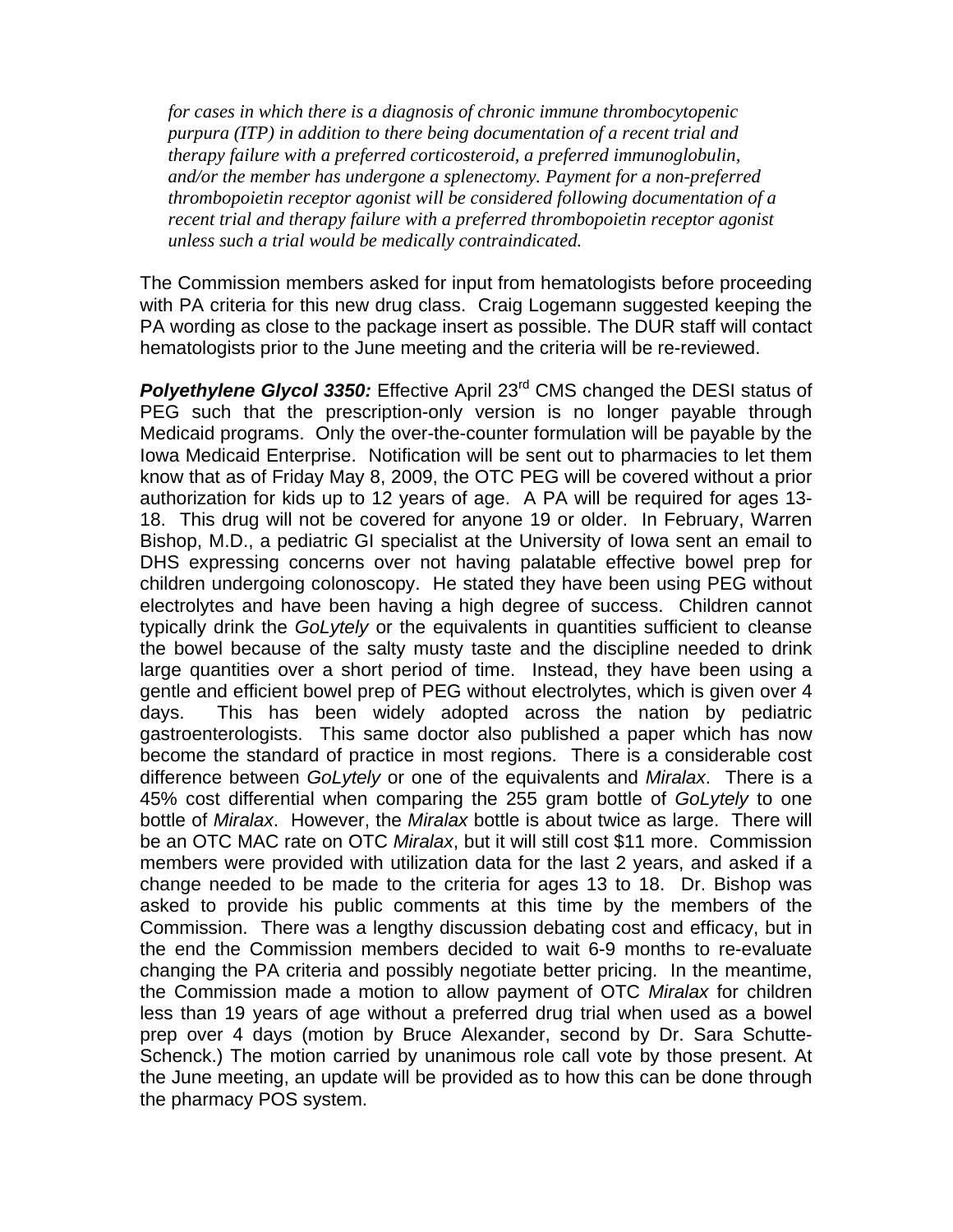## **Public Comment**

Warren Bishop, M.D. from the University of Iowa spoke about polyethylene glycol 3350 without electrolytes.

# **ProDUR**

Test scenarios were ran through the pharmacy point of sale system for daily quantity limits, and found there are issues with claims due to the days supply entered, such as pharmacies rounding the days supply down or arbitrarily putting in a days supply. There was concern that this would generate a large number of phone calls to the help desk that are not due to over utilization. The Commission suggested more education be provided to prescribers and pharmacies and to look at other states that may have quantity limits on acetaminophen containing products. This will be a future topic in the DUR Digest.

# **Focus Studies**

*New Clozapine Users and Frequency of Monitoring*: Pam Smith reported that she contacted 16 pharmacies of those members that were identified as using clozapine but had no lab work in their medical claims history. She found that all members were receiving the appropriate lab work. Most members were receiving their lab work through the hospital lab which is the most likely reason it was not found in medical claims. There was only one pharmacy that was not verifying the WBC and ANC prior to dispensing clozapine which affected two members. The members were in a nursing home that was monitoring the lab work. The remaining pharmacies reported they do not dispense clozapine until the lab work was obtained.

*Chronic Triptan Use without Prophylaxis:* The purpose of this study was to follow up on the 195 unique members who were identified as having two or more fills for a migraine treatment (triptans) within a three month time frame without trying a prophylactic medication (propranolol, Inderal LA, timolol, amitriptyline, Depakote, Topamax, or verapamil) between 4/1/2008 and 7/1/2008. Imitrex, which had the highest member count in the original study, dropped from 104 members to 52 after the DUR intervention. Relpax also experienced a significant drop from 35 to 19 members. There were 343 surveys sent out, of which 134 were returned. Twenty-six members were started on a prophylactic following intervention. Also impacting these data were the change in the clinical prior authorization criteria for triptans; beginning January 1, 2009, a PA was required for 12 or more triptan tablets per 30 days as opposed to 18. In total, these changes resulted in a savings of \$41,357.07 (state and federal), with \$16,146.19 for the State.

*Multiple Antipsychotic Use in Children:* This review was tabled due to time constraints. It will be reviewed at the June meeting.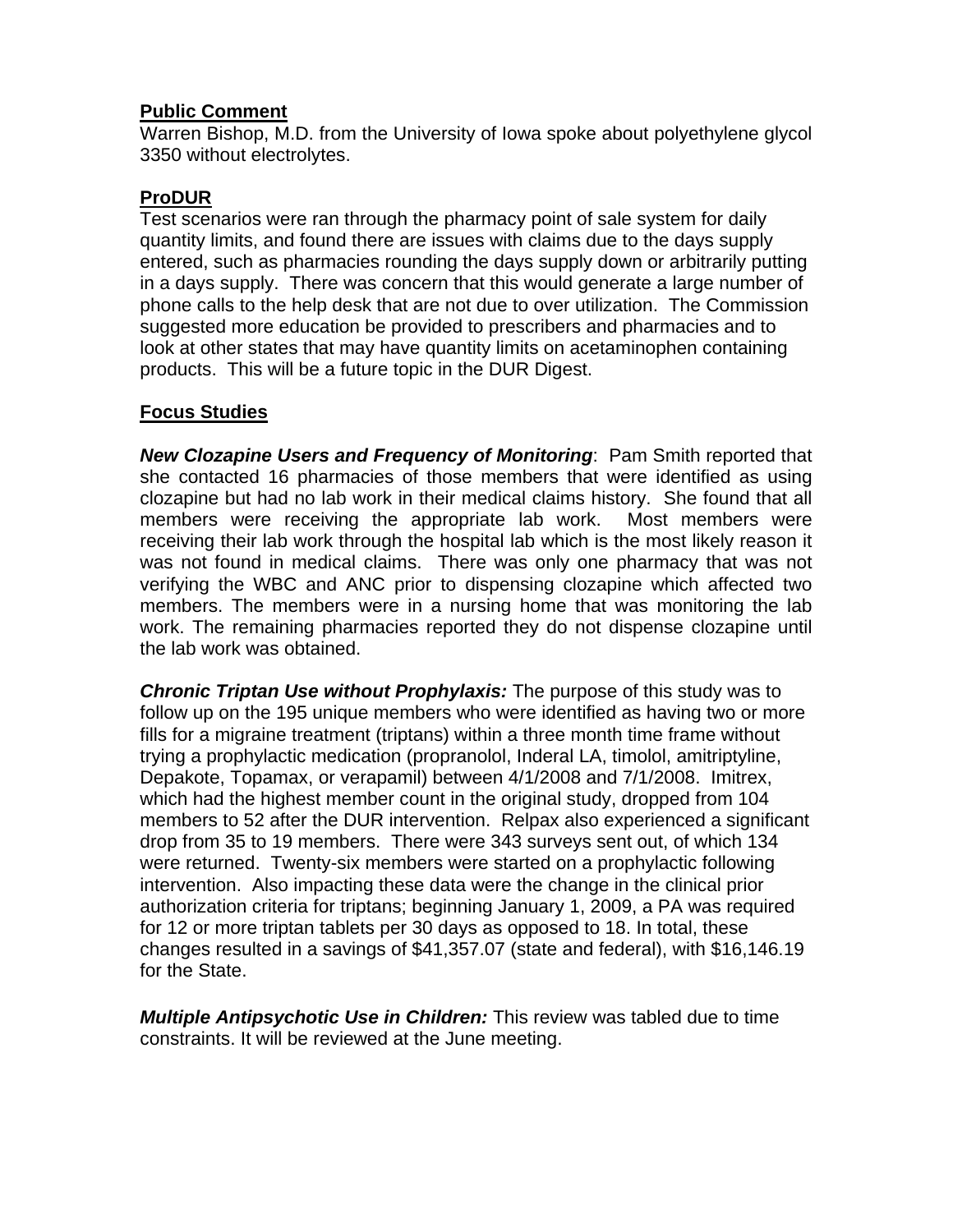*Safety of Statins Plus Tricor:* The P&T Committee reviewed *Trilipix* (delayedrelease fenofibric acid) at their March 12th meeting. Prior to making a recommendation to the Department regarding the PDL status of *Trilipix* (delayedrelease fenofibric acid), the P&T Committee was interested in the DUR Commission reviewing utilization data to determine if the safety concerns of combining *Tricor* with a statin was significant enough that *Trilipix* (delayedrelease fenofibric acid) should be recommended to have a preferred status. *Trilipix* (delayed-release fenofibric acid) is the active metabolite of *Tricor*  (fenofibrate) which was approved by the FDA in December, 2008. It is indicated for use in the treatment of reducing triglyceride levels and increasing HDL levels in patients with mixed dyslipidemia and CHD (or a CHD risk equivalent) in combination with a statin. *Trilipix* (delayed-release fenofibric acid) is the only fibrate approved for use in combination with a statin. Other fibrates, such as *Lopid* (gemfibrozil) and *Tricor* (fenofibrate) can produce myopathy and rhabdomyolysis when combined with statins. Post-marketing data have reports of there being more than a 5-fold increase in the risk of rhabdomyolysis in patients taking a statin in combination with a fibrate compared to monotherapy. Studies looking at statins plus *Tricor* (fenofibrate) show that in addition to greater improvements in lipid levels compared to monotherapy, there were no cases of myopathy, rhabdomyolysis, or other drug-related adverse events reported. In a review published in *The Pharmacist's Letter/Prescriber's Letter* (February 2009), it is stated that, "based on available data, there appears to be no significant difference in the safety and efficacy of combining either fenofibric acid or fenofibrate with a statin." The Commission was asked to review utilization data from 1/1/09-2/28/09 to determine if the data suggests that prescribers are concerned with the safety of combining statins and Tricor, therefore making the case that Trilipix offers a clinical advantage over Tricor and that there should be a recommendation to the P&T Committee to reconsider the PDL status of Trilipix. The Commission members reviewed the data and asked for clarifications from the studies reported in *The Pharmacist's Letter.* The Commission members also discussed their personal experiences with dealing with the interaction. The DUR Commission did not feel it necessary to recommend a change in PDL status to the P&T Committee.

*Duplicate NSAIDs (including topical diclofenac):* This topic was tabled until the June meeting due to time constraints.

# **Public Comment**

Dr Mohamed Morsy spoke on behalf of Abbott for the drug, *Trilipix*.

## **Miscellaneous**

*DUR Digest 2009 Volume 21, Number 3:* The Commission members offered suggested changes to the updated draft.

*FUL Updates Effective 4-30-09:* The Commission members were given a copy of the CMS FUL changes that had gone into effect April  $30<sup>th</sup>$ .